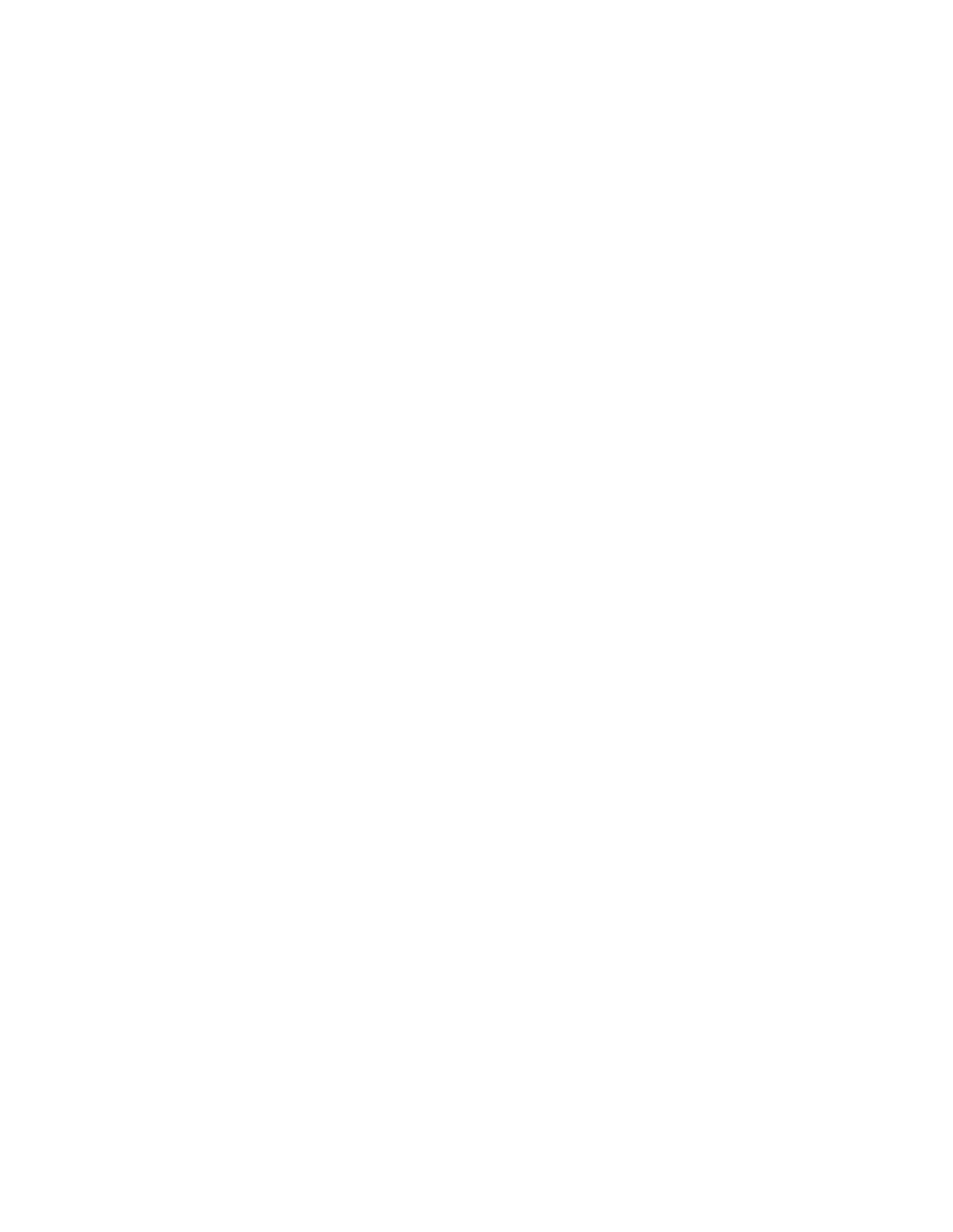# **Table of Contents**

**Contract**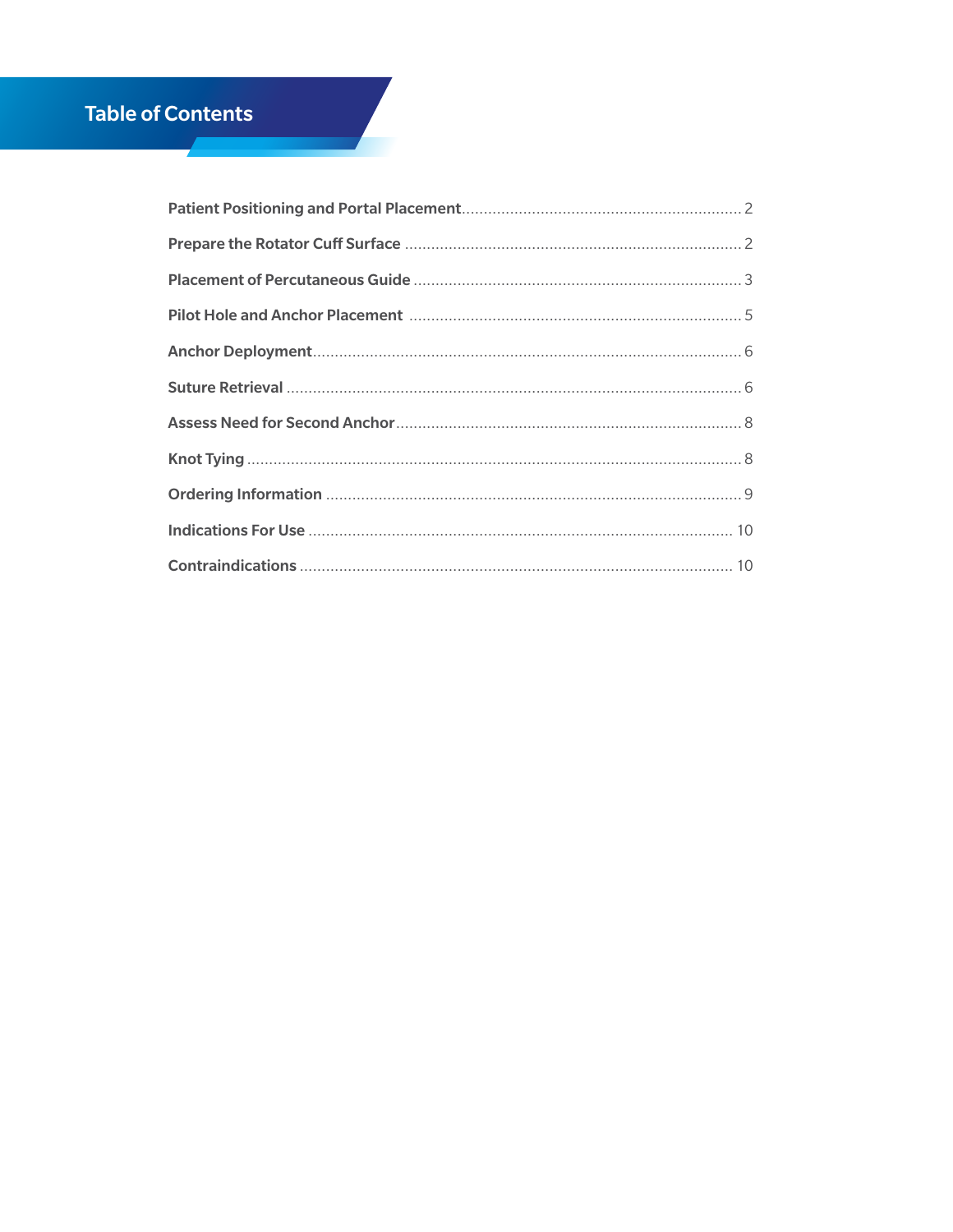2 | Low-Profile/Trans-Cuff PASTA Repair with the JuggerKnot Soft Anchor Surgical Technique



Figure 1 Figure 2



# Patient Positioning and Portal Placement

Place the patient in either the beach chair or lateral decubitous position depending upon surgeon preference (Figure 1). Insert a 30˚ arthroscope through the posterior portal. Carefully assess all anatomy including any associated chondral, rotator cuff, biceps and labral abnormalities. Place a 7 mm AquaLoc<sup>®</sup> cannula anteriorly through the rotator interval either from an outside in or inside out technique. At this point identify the under-sided rotator cuff tear, likely in the supraspinatus. There is usually an articular side, slightly retracted, draped over a portion of the tendon visualized. Some torn and frayed intermediate fibers are usually seen.

This material represents the surgical technique utilized by Shabi Kahn, MD. Zimmer Biomet does not practice medicine. The treating surgeon is responsible for determining the appropriate treatment, technique(s), and product(s) for each individual patient.

### Prepare the Rotator Cuff Surface

Utilize a curved shaver through the anterior portal to prepare the cuff surface. Two aspects of the preparation are required. First, debride the torn edge of the articular portion of the supraspinatus tendon. Second, create a channel of bleeding cortical bone just medial to the insertional fibers of the intermediate or bursal side of the tendon to create a small trough (Figure 2). Abduct and slightly externally rotate the arm to help with appropriate position and contact of the shaver with the bone bed.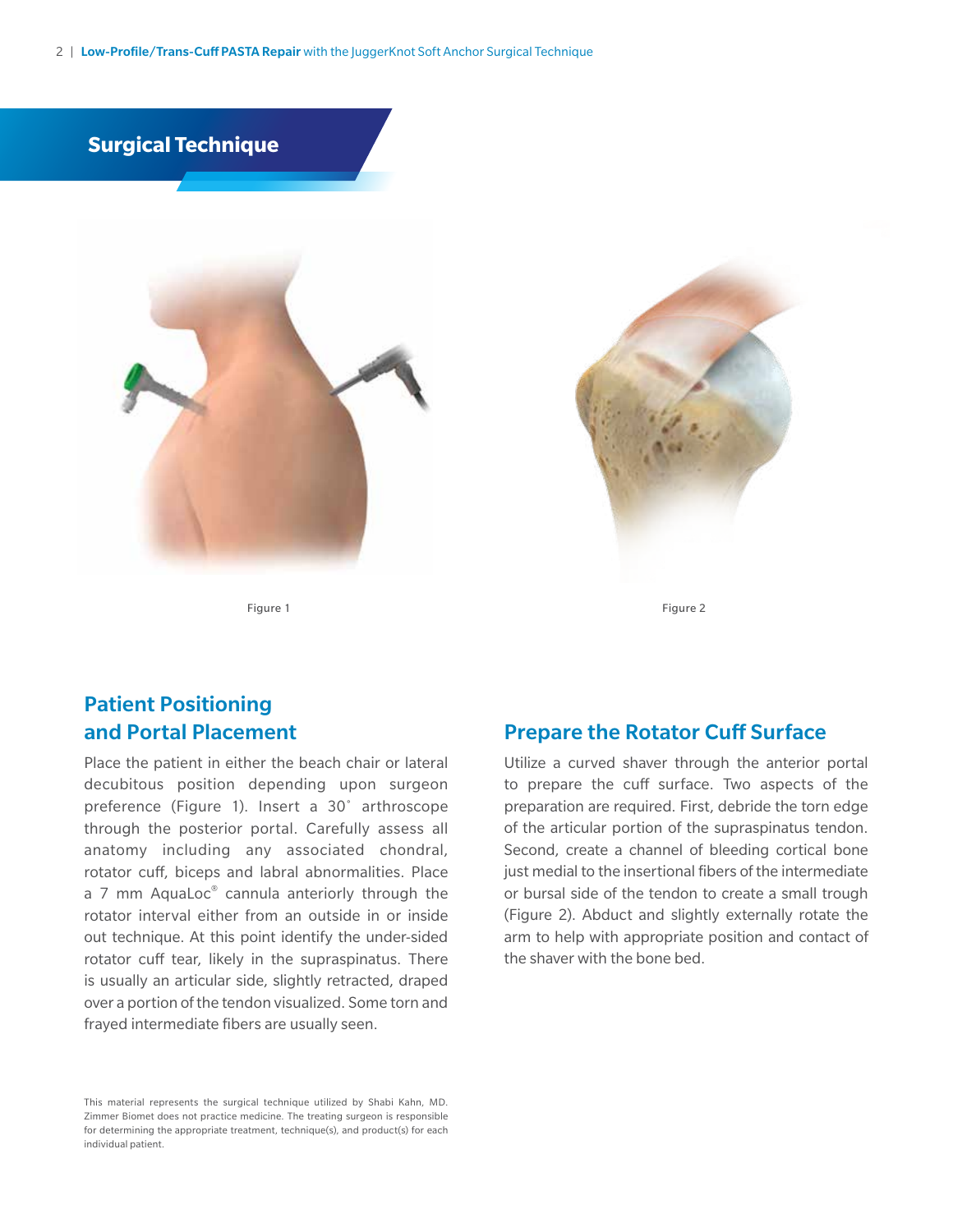

# Placement of Percutaneous Guide

When repairing the rotator cuff using an all inside PASTA technique, utilize a third transcutaneous incision and portal. Use a spinal needle through an anterolateral percutaneous area, adjacent to the anterolateral acromion, to identify the appropriate angle. Visualize the spinal needle penetrating through the attached bursal side of the tendon and more lateral to the torn edge of the intra-articular portion of the tendon (Figure 3). Next place a small stab incision, smaller than a portal incision, through the skin.

Insert the rigid trocar for the percutaneous guide at the same angle as the previously identified spinal needle through the skin incision (Figure 4). Then insert the percutaneous guide over the trocar.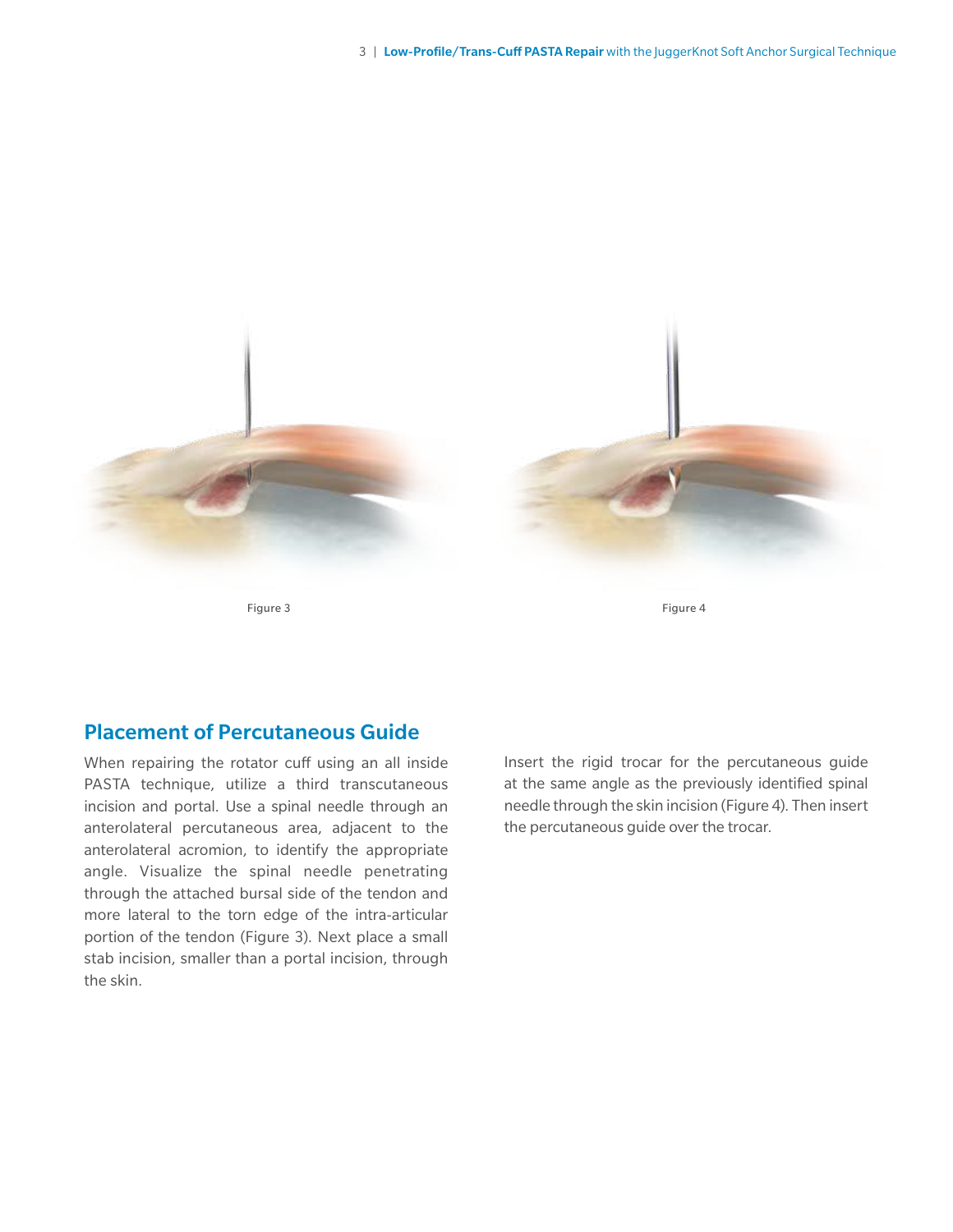

Figure 5 Figure 6

# Placement of Percutaneous Guide (cont.)

Utilize a rotating motion back and forth to penetrate through both the subcutaneous tissue and rotator cuff tendon into the intra-articular space (Figure 5).

Remove the rigid trocar and appropriately place the guide on the pre-prepared medial edge of the greater tuberosity along the trough created (Figure 6). Keep the angle of the guide as vertical as possible, as not to penetrate the articular surface of the humeral head during drilling.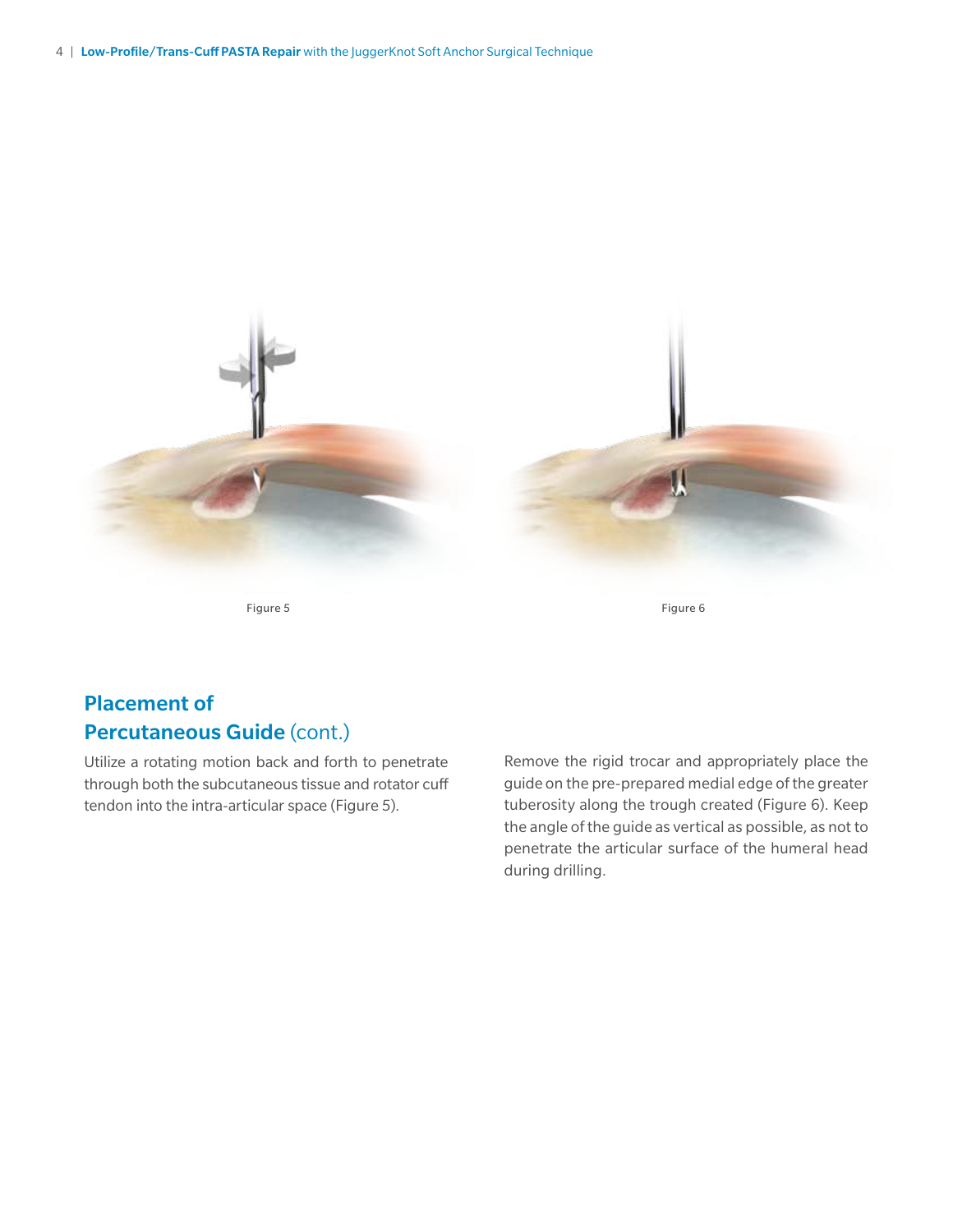



## Pilot Hole and Anchor Placement

Chuck the drill bit to the proximal laser etch line. Advance the drill under power until the drill bottoms out on the top of the guide (Figure 7). Remove the drill. Next insert the JuggerKnot Soft Anchor–1.5 mm through the guide until it makes contact with the surface of the bone.

**● Note:** Be sure to maintain the precise position of the guide, including the angle, over the drill hole.

Insert the JuggerKnot 1.5 mm anchor through the guide until seated at the entry of the pilot hole. Utilize a small mallet to insert the JuggerKnot anchor in the bone. Advance the inserter until it bottoms out on the top of the guide handle (Figure 8).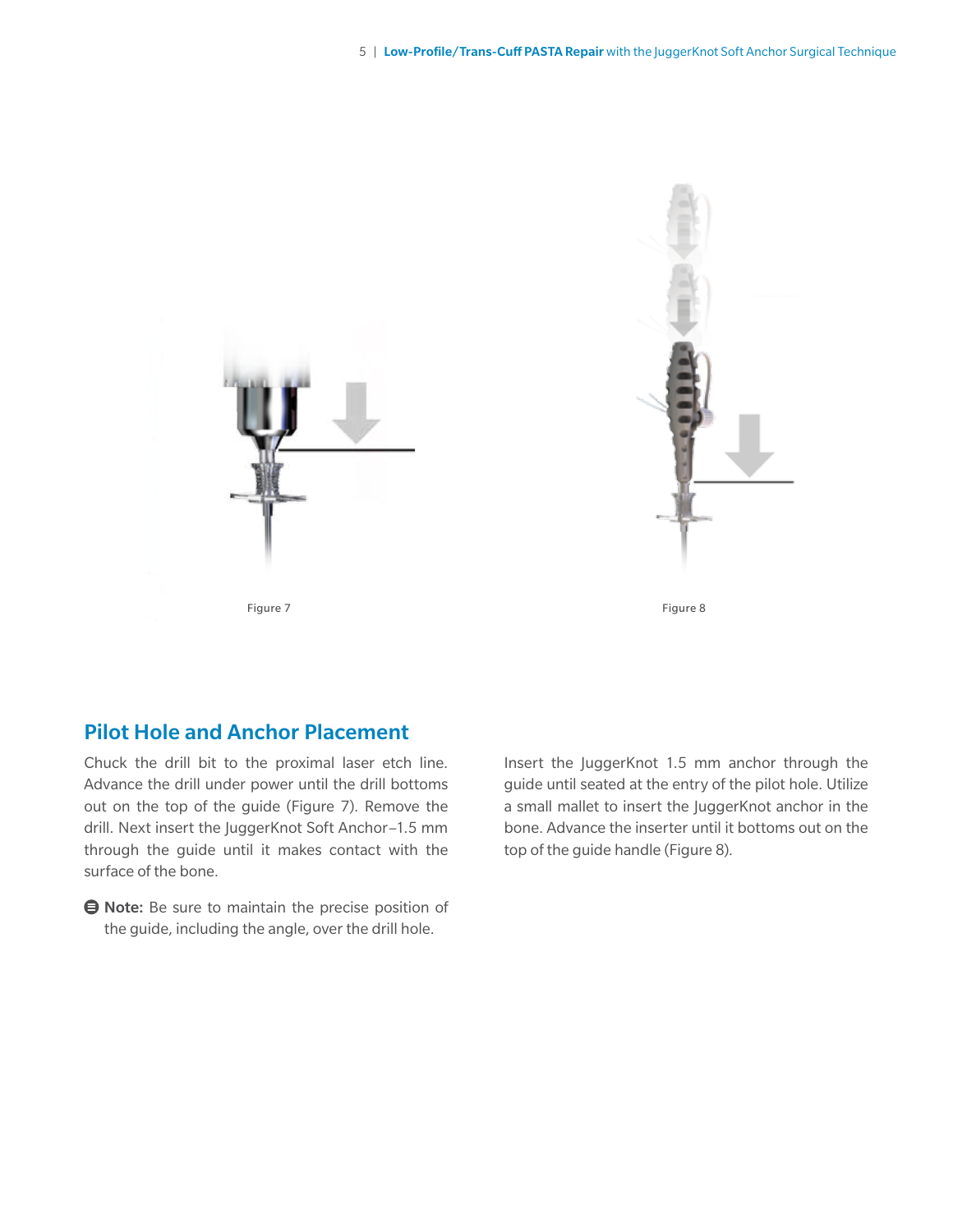

Figure 9

Figure 10

# Anchor Deployment

Unscrew the white luer-lock cap to release the sutures from the inserter. Remove the anchor inserter handle and assembly. Remove the guide and seat the anchor by lightly pulling back on both sutures (Figure 9 & 9a). Check to verify the sutures slide within the anchor.

# Suture Retrieval

Through the anterior portal utilize a suture retriever to grasp one limb of the suture, leaving the opposite limb still trans-cuff (Figure 10).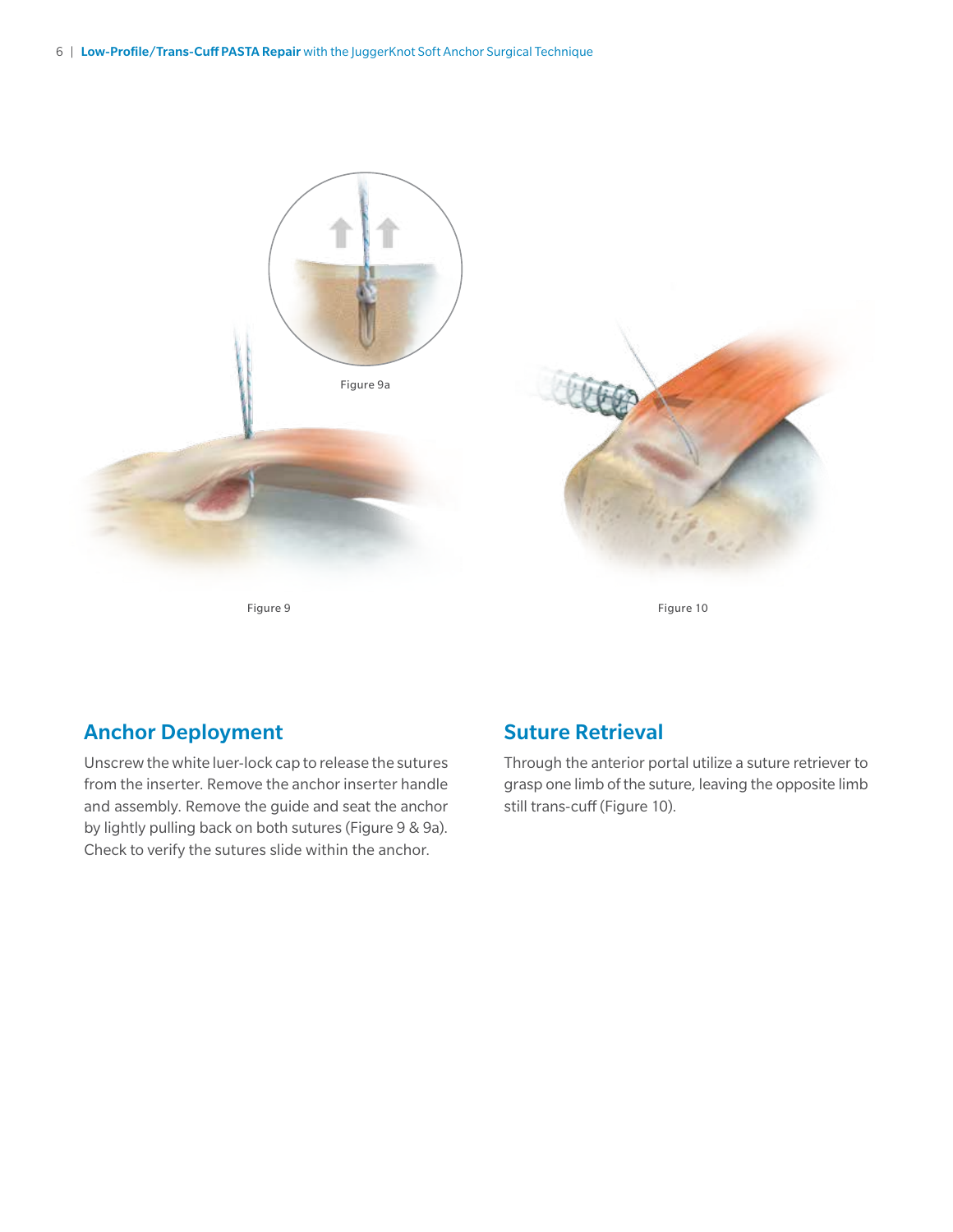

# Suture Retrieval (cont.)

At times, it is useful to use a probe, while abducting and externally rotating and/or internally rotating the arm, to guide the suture towards the probe. Then insert a spinal needle adjacent to the previous anterolateral stab incision and penetrate it through a 5 mm more medial portion of the articular side of the slightly retracted tendon (Figure 11).

Pass a PDS suture through the spinal needle and utilize a tissue grasper through the anterior portal to retrieve the PDS suture anteriorally (Figure 12). Tie the PDS to the existing limb of the MaxBraid™ suture exiting the portal. Pull the PDS and the single limb of the MaxBraid suture through the articular side of the tendon and out the skin.

Repeat the same procedure to provide two passes of the single loaded JuggerKnot anchor with the plan for a mattress type repair as opposed to a simple knot.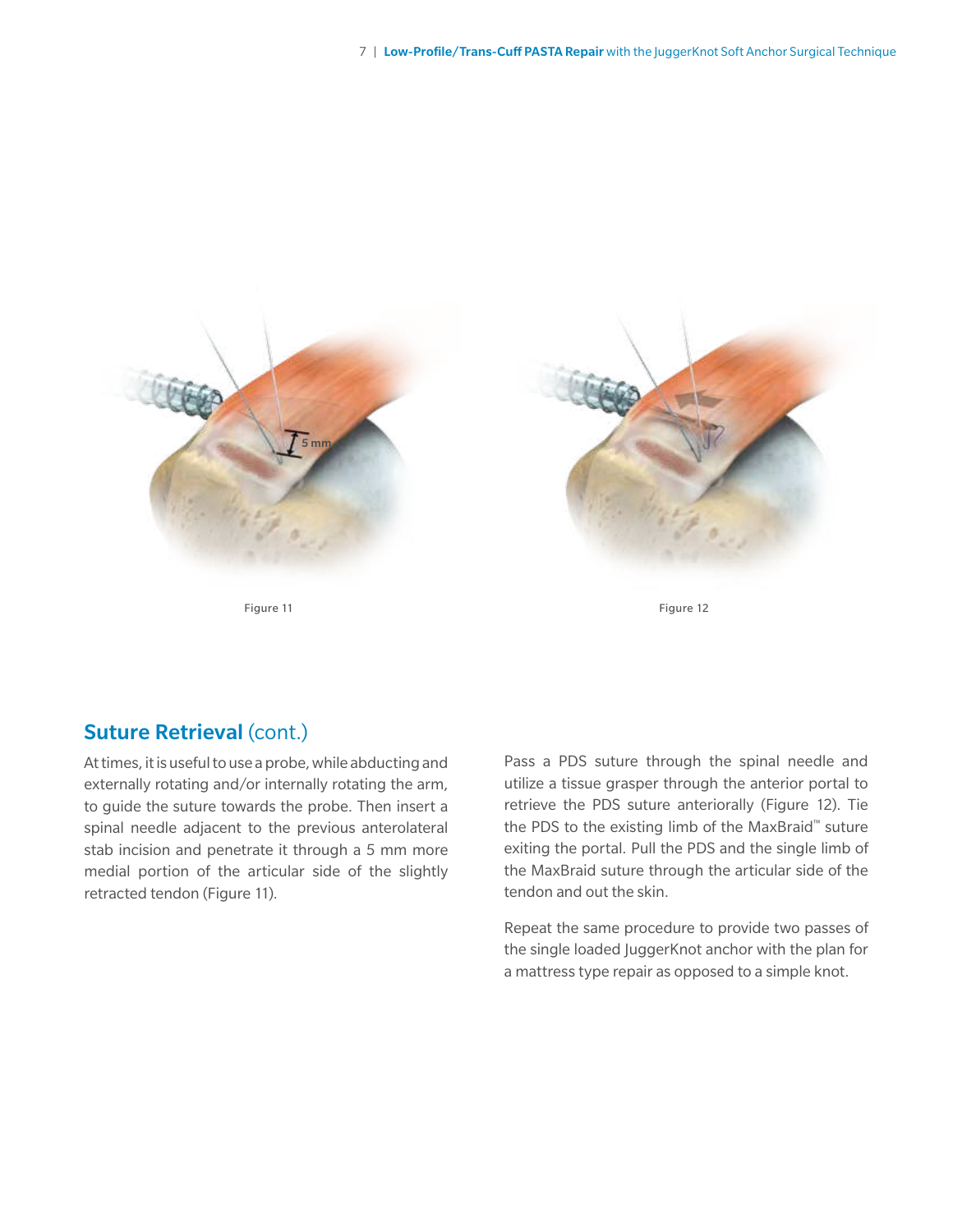

Figure 13

### Assess Need for Second Anchor

At this point, carefully seesaw the limbs of the suture back and forth, confirming the torn edge of the tendon fully contacts and is nicely opposed to the previously prepared bone bed.

**■ Note:** The least amount of tension will be visualized if the arm is in the adducted position.

If a second anchor is to be used, the same procedure is followed with a recommendation for a mattress type of placement of both limbs of the MaxBraid suture.

### Knot Tying

Insert the arthroscope into the subacromial position. As noted above, the subacromial decompression and bursectomy have been performed to maximize visualization in the subacromial space. The arm is kept in the adducted position to reduce the pull of the articular side of the tendon against the untied sutures. A cannula is inserted through the lateral portal and both sutures are retrieved.

To secure the tissue place standard single knots and/or a slip knot followed by half hitches in the usual fashion (Figure 13). The knots are cut flush with a small tail.

Follow the same procedure if a second anchor was placed. As an optional maneuver, insert the scope through the posterior portal to visualize a nicely opposed articular side repair of the tendon.

Fixation is complete.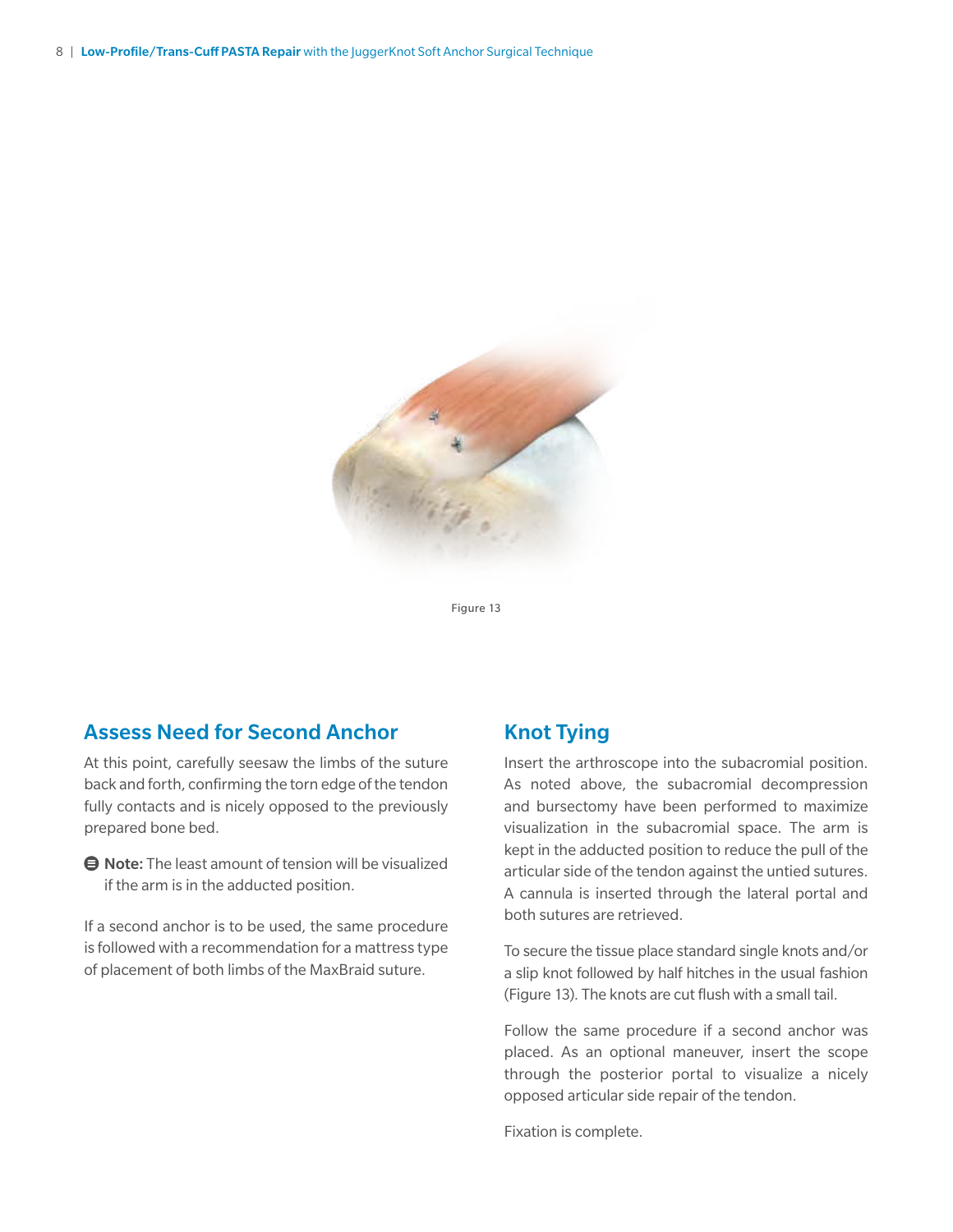# **Ordering Information**

# Implants

| <b>Part Number</b> | <b>Description</b>               |
|--------------------|----------------------------------|
| 912030             | 1.4 mm JuggerKnot Single Loaded  |
| 912010             | 1.4 mm Jugger Knot Package of 10 |
| 912031             | 1.5 mm JuggerKnot Single Loaded  |
| 912015             | 1.5 mm JuggerKnot Package of 10  |

# Instruments

| <b>Part Number</b> | <b>Description</b>                                                     |
|--------------------|------------------------------------------------------------------------|
| 912140C            | 1.4 mm JuggerKnot Curved Guide<br>Disposable Kit with Centering Sleeve |
| 912141C            | 1.5 mm JuggerKnot Curved Guide<br>Disposable Kit with Centering Sleeve |
| 912040P            | 1.4/1.5 mm JuggerKnot<br>Percutaneous Kit                              |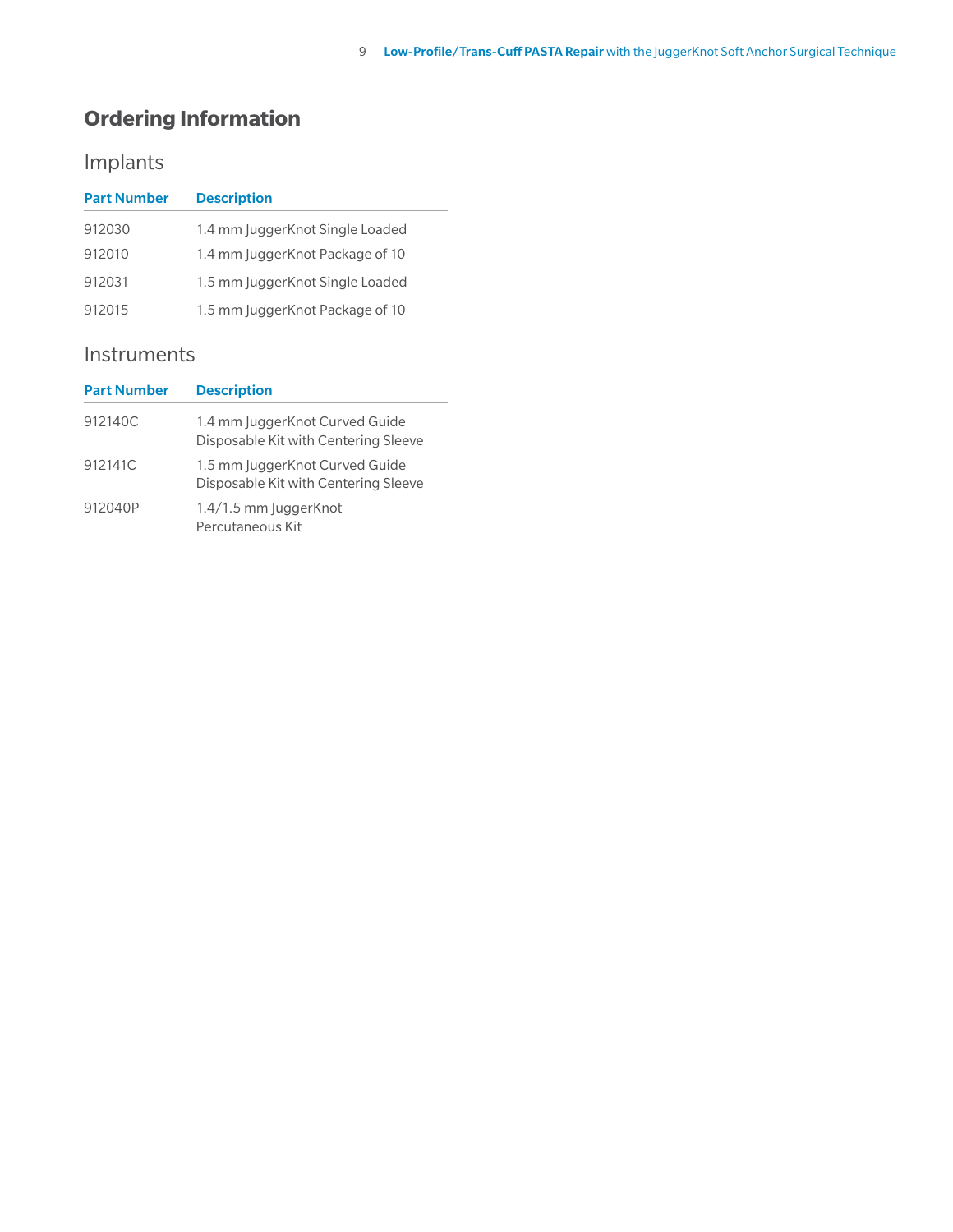### INDICATIONS FOR USE

The JuggerKnot Soft Anchors are intended to be used for soft tissue to bone fixation for the following indications:

### Shoulder

Bankart lesion repair SLAP lesion repair Acromio-clavicular repair Capsular shift/capsulolabral reconstruction Deltoid repair Rotator cuff tear repair Biceps tenodesis

### Foot and Ankle

Medial/lateral repair and reconstruction Mid-and forefoot repair Hallux valgus reconstruction Metatarsal ligament/tendon repair or reconstruction Achilles tendon repair

### Elbow

Ulnar or radial collateral ligament reconstruction Lateral epicondylitis repair Biceps tendon reattachment

#### Knee

Extra-capsular repair: MCL, LCL, and posterior oblique ligament Iliotibial band tenodesis Patellar tendon repair VMO advancement Joint capsule closure

### Hand and Wrist

Collateral ligament repair Scapholunate ligament reconstruction Tendon transfers in phalanx Volar plate reconstruction

Hip Acetabular labral repair

### CONTRAINDICATIONS

- 1. Infection.
- 2. Patient conditions including blood supply limitations and insufficient quantity or quality of bone or soft tissue.
- 3. Patients with mental or neurologic conditions who are unwilling or incapable of following postoperative care instructions or patients who are otherwise unwilling or incapable of doing so.
- 4. Foreign body sensitivity. Where material sensitivity is suspected, testing is to be completed prior to implantation of the device.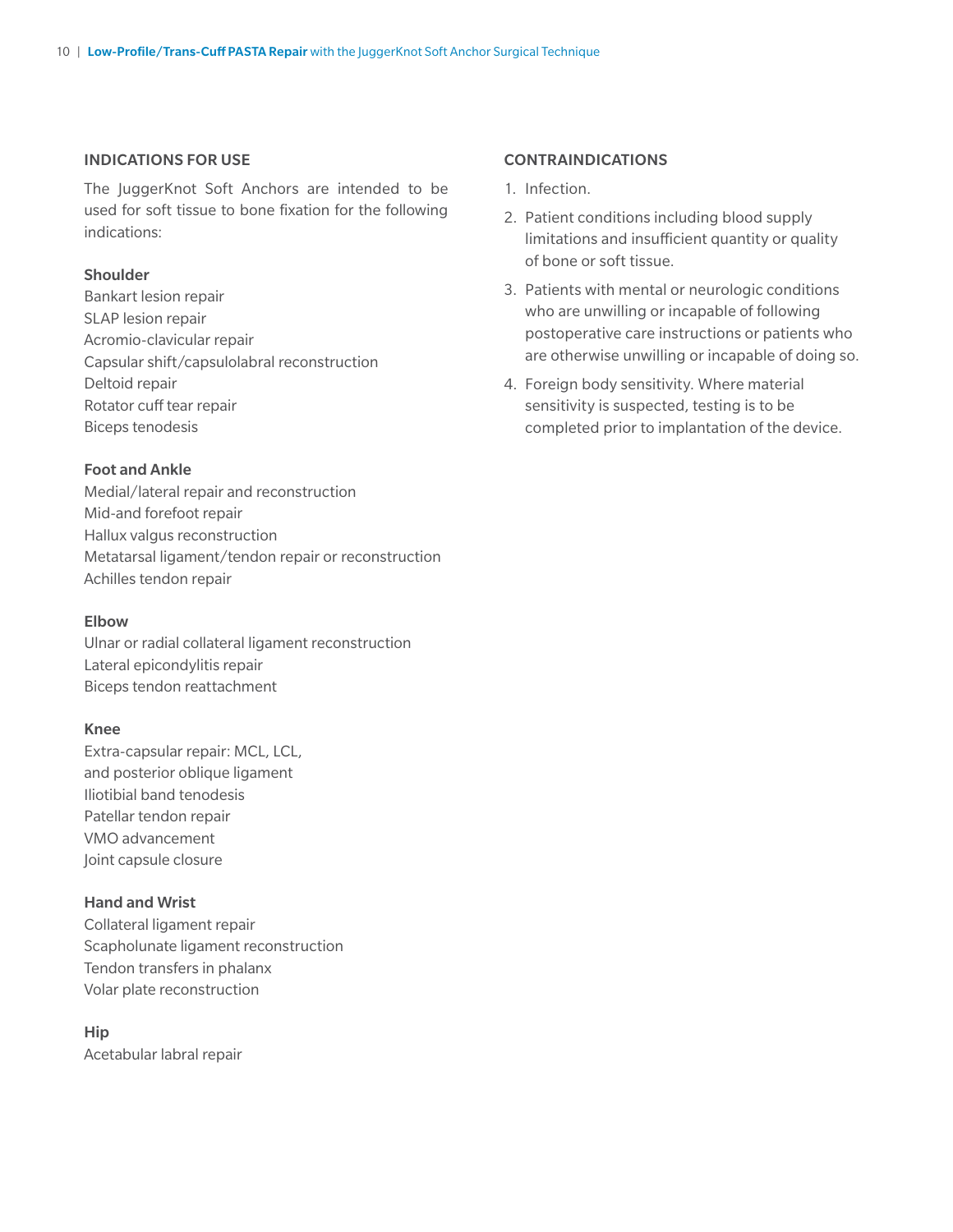| Notes |  |
|-------|--|
|       |  |
|       |  |
|       |  |
|       |  |
|       |  |
|       |  |
|       |  |
|       |  |
|       |  |
|       |  |
|       |  |
|       |  |
|       |  |
|       |  |
|       |  |
|       |  |
|       |  |
|       |  |
|       |  |
|       |  |
|       |  |
|       |  |
|       |  |
|       |  |
|       |  |
|       |  |
|       |  |
|       |  |
|       |  |
|       |  |
|       |  |
|       |  |
|       |  |
|       |  |
|       |  |
|       |  |
|       |  |
|       |  |
|       |  |
|       |  |
|       |  |
|       |  |
|       |  |

11 | Low-Profile/Trans-Cuff PASTA Repair with the JuggerKnot Soft Anchor Surgical Technique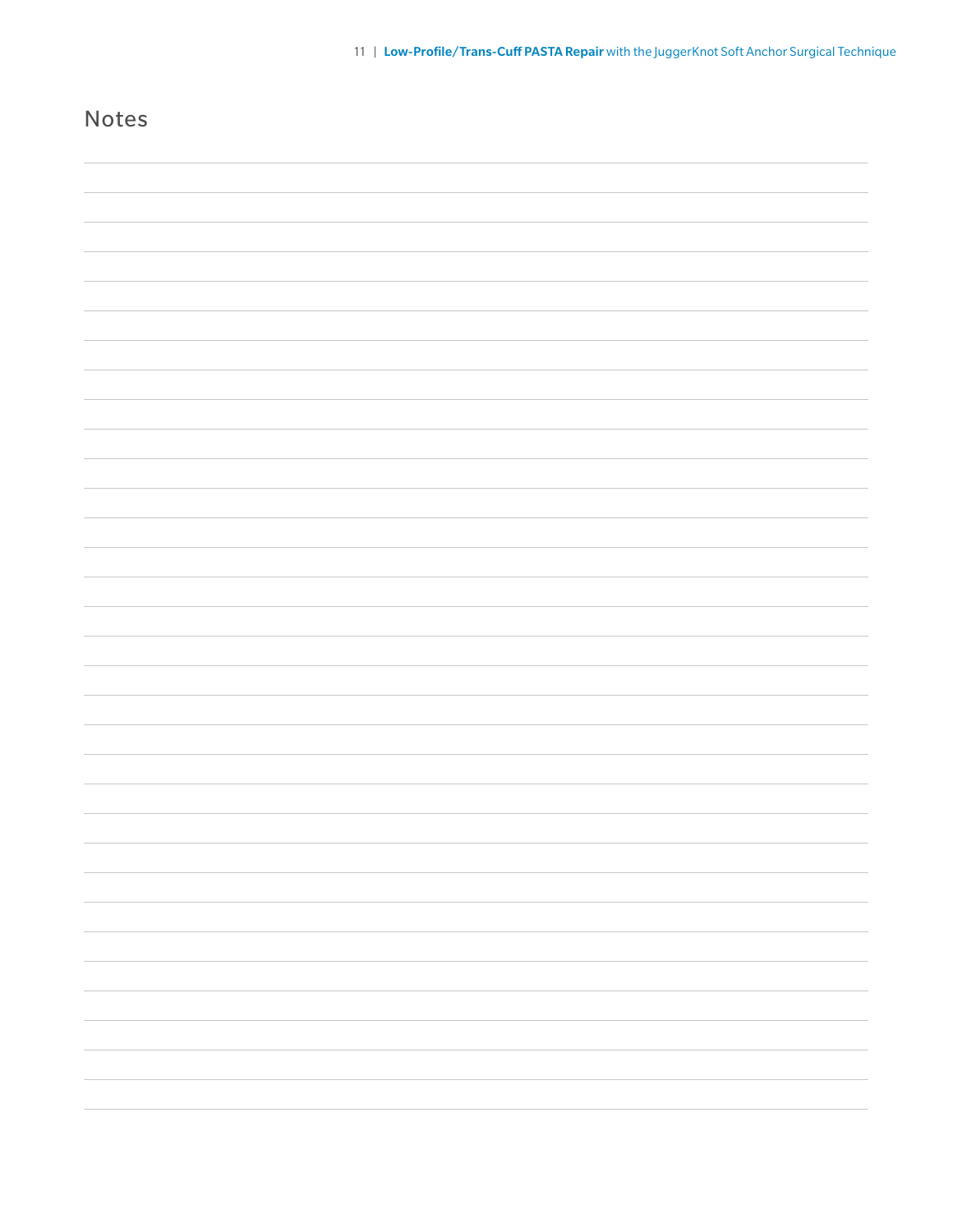| Notes |        |
|-------|--------|
|       |        |
|       |        |
|       |        |
|       |        |
|       |        |
|       |        |
|       |        |
|       |        |
|       |        |
|       |        |
|       |        |
|       |        |
|       |        |
|       |        |
|       |        |
|       |        |
|       |        |
|       |        |
|       |        |
|       | $\sim$ |
|       |        |
|       |        |
|       |        |
|       |        |